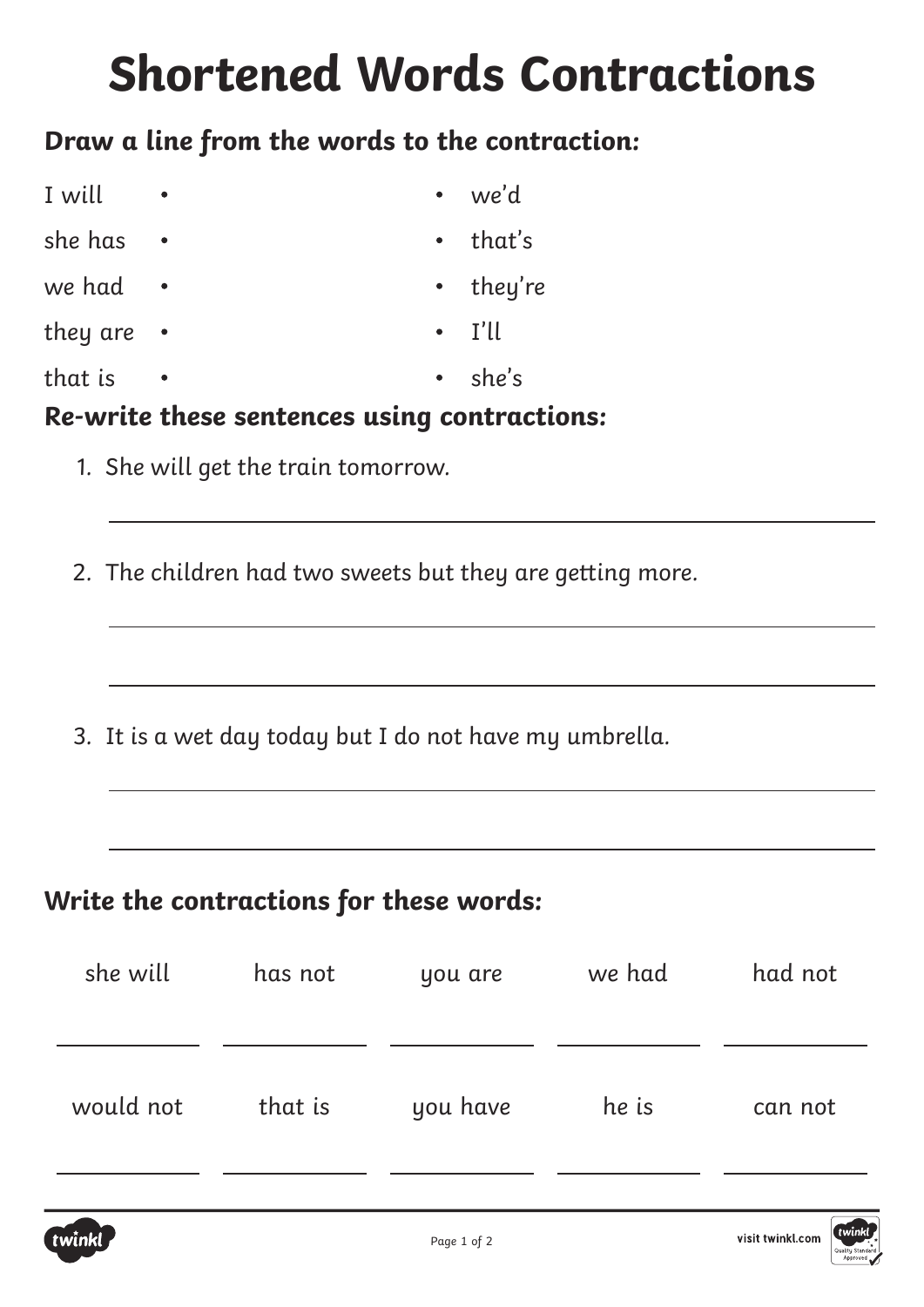# **Shortened Words Contractions**

### **Highlight the contractions in the paragraph below:**

Conor, Sinead and Aoife are in the same class. They're all great friends. They've a lot of fun when they're together. The girls can't wait to go swimming and shouldn't have to wait too long. Conor won't swim because he doesn't like the water. Last time, Sinead couldn't believe how much Aoife had improved because she'd done lots of practice.

### **Challenge: Expand the contracted words above, to their original form.**

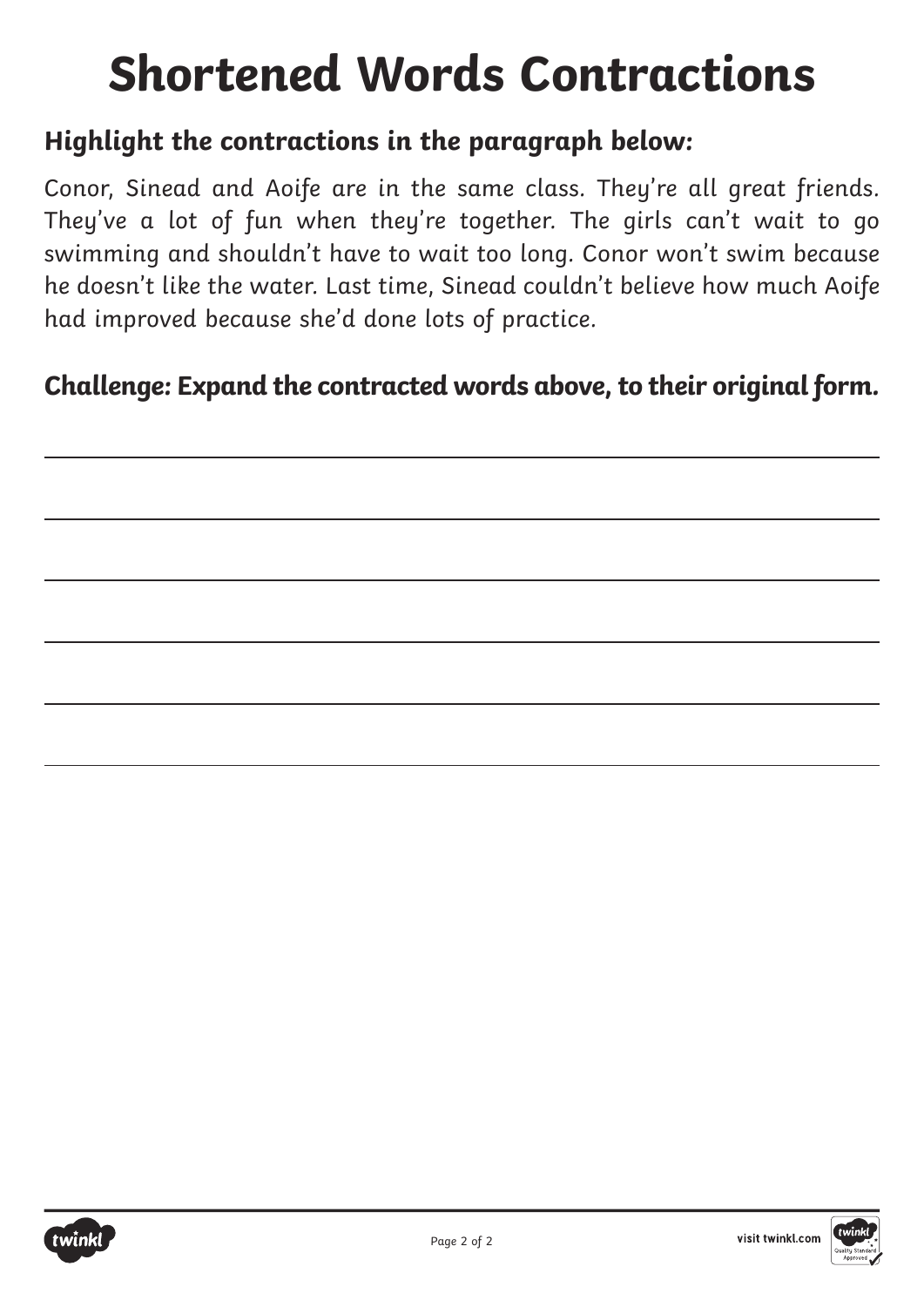# **Shortened Words Contractions** Answers

## **Draw a line from the words to the contraction:**



### **Re-write these sentences using contractions:**

- 1. She will get the train tomorrow. **She'll** get the train tomorrow.
- 2. The children had two sweets but they are getting more. The children had two sweets but **they're** getting more.
- 3. It is a wet day today but I do not have my umbrella.

**It's** a wet day today but I **don't** have my umbrella.

## **Write the contractions for these words:**

| wouldn't  | that's  | you've   | he's   | can't   |
|-----------|---------|----------|--------|---------|
| would not | that is | you have | he is  | can not |
| she'll    | hasn't  | you're   | we'd   | hadn't  |
| she will  | has not | you are  | we had | had not |